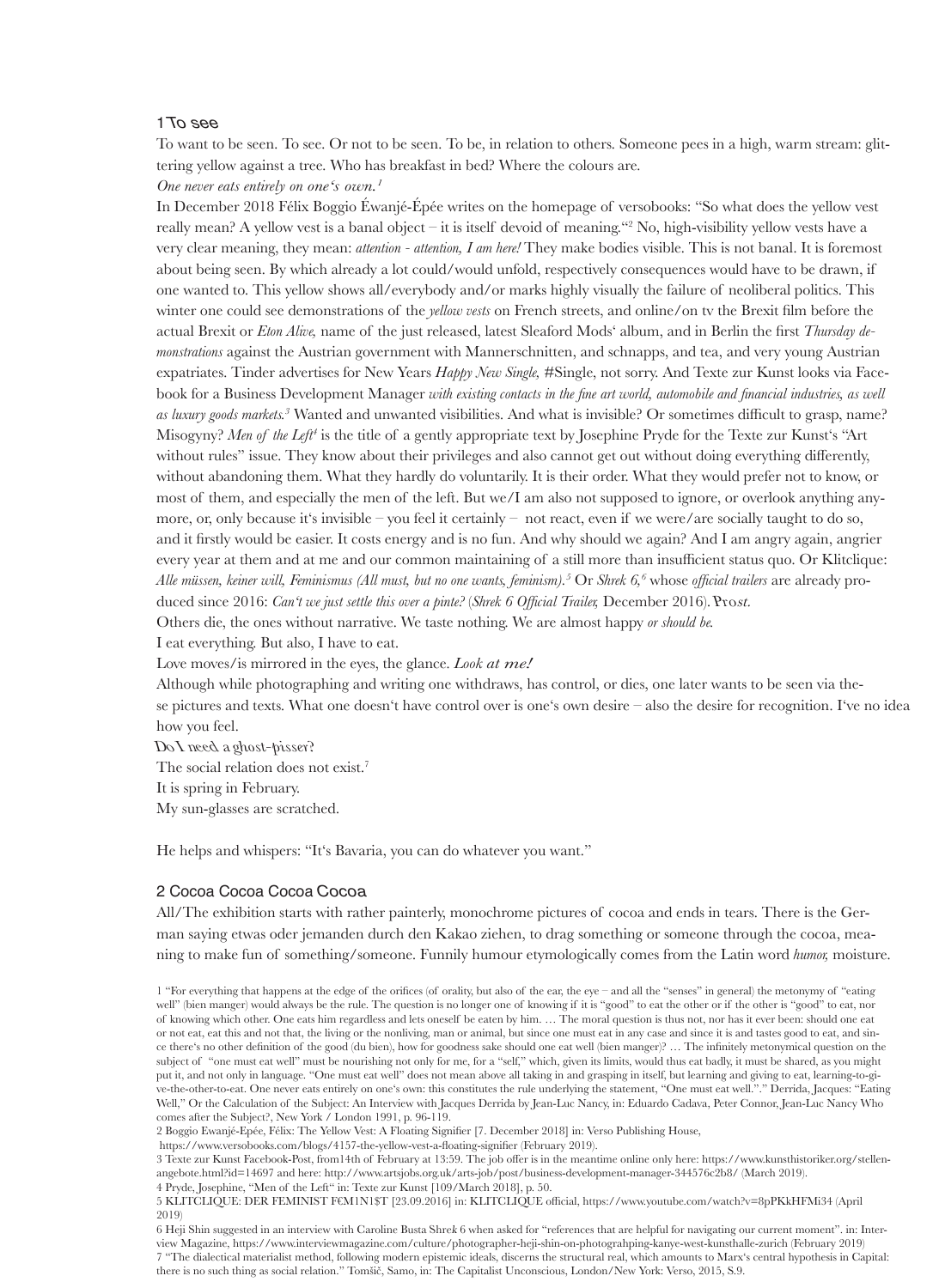## 3 Hangin<sup>g</sup> / <sup>h</sup>airdo / Here's to you

The presentation is work. Does everything go together? What goes together? How does one make relations? How does it work? The hanging as a work on its own is organized in a braid (*HI MUNICH!*). Not least to not bore myself. Pictures from different series perform/play a structure as hairdo. They stage productive and less productive neighbourhoods. They party (as a teenager I used to cry a lot at parties) and yield no narrative. They want to be seen and possibly eat each other. All works are tied together by questions of desi re, desire as problem, and their desire to be seen. Or mine. *Here's to you.*

#### <sup>4</sup><sup>M</sup>irror

An additional wall disappears on one side as mirror, and copiously exposes everything, you. At best, I dance when I don't know what to say. Or (finally) being seen. Then again, *mirrors are the doors by which death comes and goes.8* The wall breaks the powerful symmetry of the main space and enables some of the pictures to being viewed only at close range. It cries maybe a little, the wall, and pukes a bit of colour of the mirrored pictures (or maybe not, we will see).

And "It suffices to understand the mirror stage in this context as an identification, in the full sense analysis gives to the term: namely, the transformation that takes place in the subject when he assumes an image.''9 and ,,the mirror stage is far from a mere phenomenon which occurs in the development of the child. It illustrates the conflictual nature of the dual relationship."<sup>10</sup> I've no idea how you feel.

## 5 Photography / <sup>B</sup>o<sup>d</sup>ies

8 Cocteau, Jean in , Orpheus": "I shall tell you the secret of secrets. Mirrors are the doors by which death comes and goes. Don't tell this to anyone. Just watch yourself all your life in a mirror and you will see death at work like bees in a glass hive. . ." - in Insdorf, Anette: New York celebrates the genius of Jean Cocteau [May, 1984] in New York Times Online Archiv, https://www.nytimes.com/1984/05/13/movies/ new-york-celebrates-the-genius-of-jean-cocteau.html (February 2019).

Photography describes a relation between light and delay. Which both don't make a good or tangible partner. It can be read as a figure of negativity or a medium for Aufhebung. It is indirect, always. There is no (real) touch in photography. Or attachment, connection. Photography is passive-aggressive and clean and swift. Silent as well. And it doesn't move. I am not there. Then again, you may feel my bending, photographing body in the pictures. Is this work? *I am in the middle of your picture.11* One cannot eat the food that is exhibited here. And therefore can also not destroy it. Sometimes the camera gets sticky. I do too. I am on my knees afterwards, swabbing drips of previously photographed food from the living room floor, as the laundry dries. I work where I live. This you don't see. The rest goes down the drain. And death is always already there. *In addition, I don't like the death effect, so to speak, the kind of death that's always implied when one takes a picture.12* I do. Photography as painting has a relation to death. Language anyways. We die later. *I bring the flowers.* What would be its opposite, an opposite of photography? Food, maybe? To be conscious of one's body? They again have *Aesop* body lotion for all on Fasanenstrasse in Berlin. Or not to be seen, be there? Or blind? Bodies remember everything. (Only teeth don't remember anything. They don't die.) In *To Exist in the Eyes of Others,*  an interview with the New Yorker Édouard Louis says about the *yellow vests:* "I recognized, suddenly, a body, in the noblest sense of the term. A body that I'm not used to seeing in the media."<sup>13</sup> And on them.us: "When you grow up with privilege, money, and education, you are protected from politics. You do not experience the impact of politics on a body, you know."14 When does one have to bend? Whereto? Certain bodies we do overlook. They would tell too much about us. Or on whose costs we do not find a form, are not

9 Lacan, Jacques: "The Mirror Stage as Formative of the I Function as Revealed in Psychoanalytic Experience" in Jacques Lacan, Ecrits: The first complete edition in English. Trans. By Bruce Fink in collaboration with Heloise Fink and Russell Grigg, (New York, London: W.W. Norton & Company, 2006), p. 76.

10 Lacan, Jacques: "The Object Relation 1956-1957" in The Seminar of Jacques Lacan Book IV, ed. By Jacques-Alain Miller, trans. By L.V. A Roche (New York: W.W. Norton & Company, 1998), p. 12.

11 »I am in the middle of your picture« is a line from "All I need" by Radiohead.

12 Jacques Derrida on photography [5.7.2008] in: YouTube channel olynthos1, https://www.youtube.com/watch?v=4RjLOxrloJ0 (February 2019).

13 Schwartz, Alexandra: To Exist in The Eyes of Others. An interview with the Novelist Édouard Louis on the Gilets Jaunes Movement [14. Dezember 2018] in: The New Yorker, https://www.newyorker.com/news/news-desk/to-exist-in-the-eyes-of-others-an-interview-with-the-novelist-edouard-louis-on-the-gilets-jaunes-movement/amp?\_\_twitter\_impression=true&fbclid=IwAR2WsiWRtQeoJjNIVXhuH6OpiLrGumIRfd-DpSzyLfApCKjcpMBFGcuh3dw (February 2019).

14 Eli, Adam: This Queer Author Probes How the Justice System Fails Sexual Assault Survivors. Édouard Louis talks living a politicized existence, and how the police use sexual assault survivors to perpetuate violence. [27. June 2018] in: them.us Onlinemagazin: https://www.them.us/ story/edouard-louis-history-of-violence (February 2019).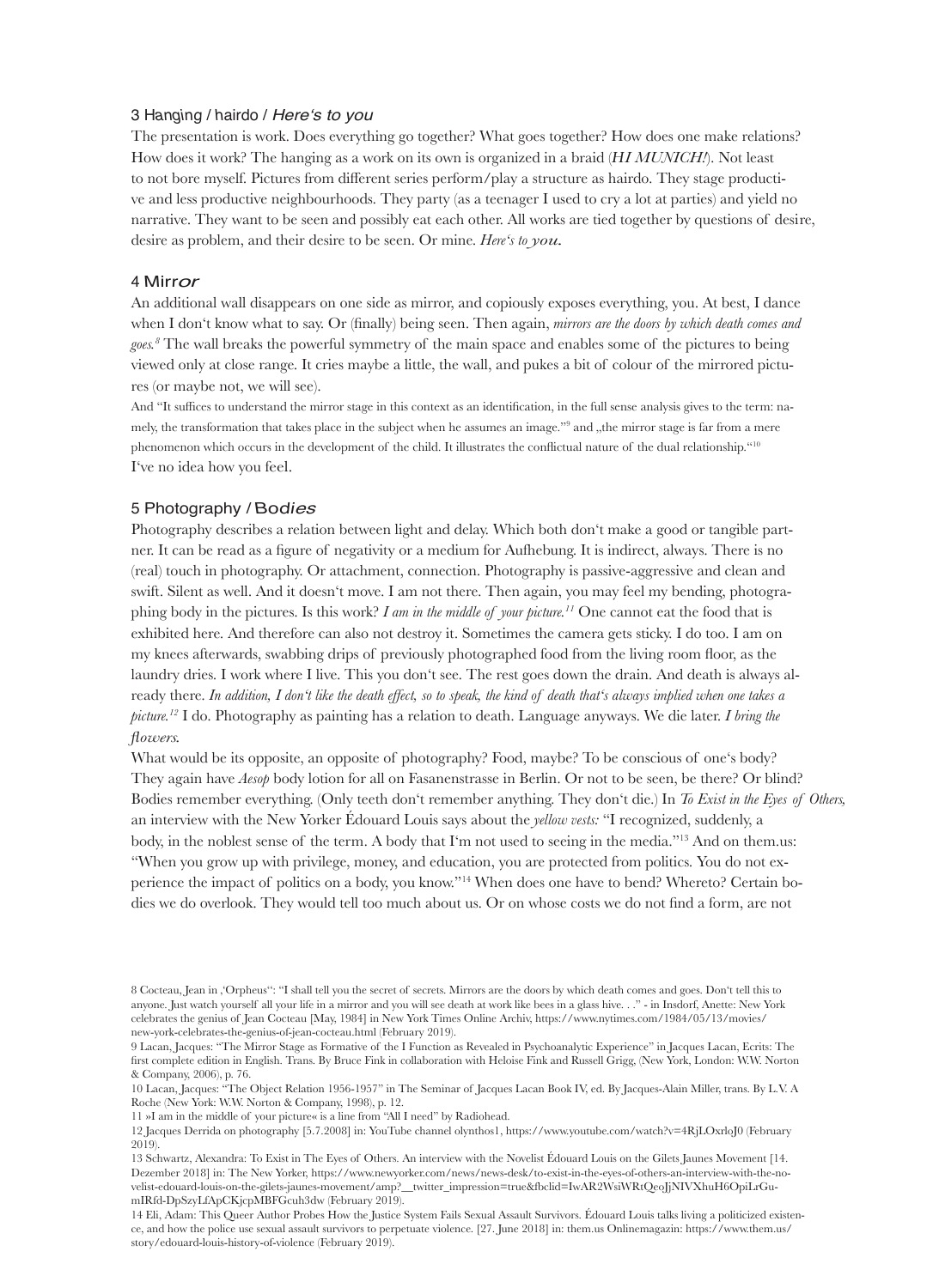supposed to find one, or don't want. We are complacent. We negate our power.<sup>15</sup> This is comfier. Of it we would prefer not to know. We are not ready. Or hesitate. Or we laugh, if it gets too embarrassing. Or the problem with eating *<sup>w</sup>ell.16*

*Eat me!*

### 6 What comes ou<sup>t</sup> of pictures

Pictures should interrupt reality and should stimulate an inner dialogue, like the smoking of cigarettes consciously alone is able to do. Because cigarettes interrupt reality for the length of a cigarette, and provoke inner dialogues. Or for me. And you are not alone for a little while. Pictures should do that as well. Without the nicotine-calming of our inner excitement. A time-gaining shut down. Or they should let you park briefly, free of charge. Parking lots are odd and cost money. Figures of sleep and of death, of transient death. *I want to park.17* A likewise withdrawing and being there, a withdrawing to be there. And/or an enhancement of reality. Be a creative pondering, *nothing is as always* and keeping things open to then ideally every-time let us see/think and feel reality anew. To leave time alone, step briefly out of it. *But whose reality?* Become another access(excess)/door. Pictures as doors. What is it with doors? *Really? You wish.* There are pictures that do that. For me at least. Sometimes also nothing happens. And I love their silence. At the same time we know, and would prefer not to see, and Andrea Fraser pointed this out very clearly and already years ago, also in Texte zur Kunst (which by now certainly hired a Business Development Manager *with existing contacts in the fine art world, automobile and financial industries, as well as luxury goods markets*), that the art market is, we are, contributing to an incredibly unfair distribution of wealth. And that we deny the social world in art discourse, "that" according to Bourdieu "this negation of the social and its determination is central to art and its discourse and even may be the "genuine logic" of artistic phenomena itself, as well as the condition of its autonomy."18 We feed capitalism. This is sick. It is hungry. We feel nauseous. We sense our constant tension. And capitalism in return, all competition and precarity, and what comes with it, separates us and makes us sick. And this is happening, even if we may have the best intensions. And everything is entangled, related, sticky. And most of it is no accident, no slip, but volitional and made as it is on purpose. We are all high from the glue. Capitalism more and more spills over into our bodies. And/Or "Capitalism stretches its consequences in the unconscious ..."<sup>19</sup> We don't collide.

Quite a few pictures sweat. Some cry (polyurethane drops or tears outside on the glass of the frames, which you cannot remove). A few also puke a little (acrylic paint outside on the glass of the frames). Not least to hinder their only digital reading. Others are dirty of soot and/or ice cream finger prints. I read them as protagonists. They involve you in a nearly-motherly fashion. I leave the reproductive work of cleaning to those who buy them. That is, should they pre-

#### fer them clean.

# 7 <sup>S</sup>moke

I am porous like a door. Lots of doors. A narcissist? Nit-picking?? Feel the room.

Knowing this doesn't change anything. The problem remains immanent. The circumstances are impossible. Art must disappoint.

Kate Moss still smokes (as well). *All those butts.*

## 8 Dark realitie<sup>s</sup>

## 9 of course

Whereto now with my love for art, the faith that it could go differently, should be able to, and that there must be other others. I imagined this differently. Or Marie Rotkopf: "Romanticizing keeps us from seeing hypocrisy."20 I'll fail you too. OrThe Doors 1967: *Love me two times, I'm goin' away*

15 "The greatest and most damning intellectual and political failure of the Left may be the failure to recognize cultural capital not only as a socially effective form of power but also as a form of domination, not only substantively, in its particular forms, but also structurally and relationally, in its distributions and through the social differences and hierarchies that it articulates and performs. While the myopic focus on the 1% may be effective symbolically, it not only lets the remaining 99% off the hook but also reduces social power to economic wealth lodged in a single, one-dimensional dominant class." Fraser, Andrea: Artist writes No.02. Towards a Reflexive Resistance in: X-tra, https://www.x-traonline.org/article/artist-writes-no-2-toward-a-reflexive-resistance/ (February 2019).

Richard Prince writes in Artforum in summer 2003, apparently Colin de Land used to say: *".. the reality has no door, ..".*

16 Derrida, Jacques: "Eating Well," Or the Calculation of the Subject: An Interview with Jacques Derrida by Jean-Luc Nancy, in: Eduardo Cadava, Peter Connor, Jean-Luc Nancy Who comes after the Subject?, New York / London 1991, p. 96-119. See also 1.

17 Holzer, Lisa: Drives drive [2018] in: Gillmeier Rech, http://www.gillmeierrech.com/wpcontent/uploads/2018/02/Lisa\_Holzer\_Drives\_drive\_2018.pdf. (February 2019).

18 Fraser, Andrea: Speaking of the social world … in: Texte zur Kunst [81/March 2011] p. 154.

19 Tomšič, Samo: The Capitalist Unconscious, London/New York: Verso, 2015, p. 130.

20 Zur Dringlichkeit antiromantisch zu sein. Marie Rotkopf im Gespräch mit Carolin van Mark [5. Februar 2018] in: Kaput Magazin für Insolvenz und Pop, https://kaput-mag.com/stories-de/marie-rotkopf\_zur-dringlichkeit-antiromantisch-zu-sein/ (April 2019). Holzer's translation.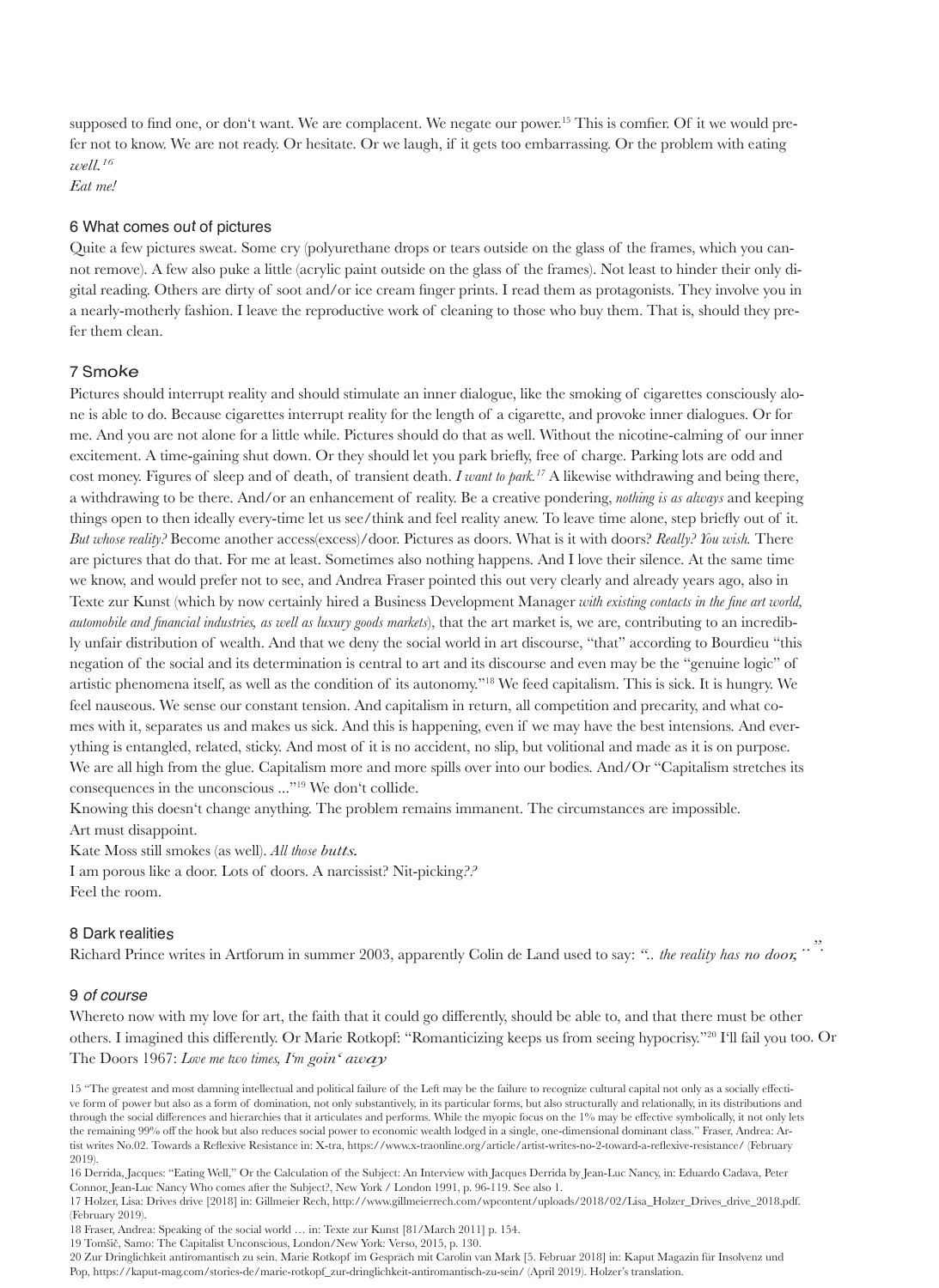Lauren Levin: "Of course everything is about patriarchy." And

Of course everything is about capitalism. Of course everything is about desire. And then of course everything is about *eating well.*

#### 10 Na<sup>k</sup>e<sup>d</sup>

Writing undresses the writer. What you read undresses me. Is this my body? You know nothing. What needs to/gets out? And what I don't say, negate, to carry on. Who wants/wanted to know? You are supposed to know. *The use of femininity.* How do I act in absence, on my absence? My supposed death. Can the writer be also the mother? A writing mother? (Disappear into the/a mother?) Does this need brackets? Do I play a body? Roland Barthes writes in 1973 in *The Pleasure of the Text* "The writer is someone who plays with his mother's body.". Alas.

### 11 Food

### Lisa Jeschke: "I am a woman and I need to eat." $22$

#### And

side dishes and deserts – no main course; no middle: *Cocoa, camembert, pigs- and honey-pig's-ears (dog treats) for the boys, rice pudding, vanilla and strawberry ice cream, pureed lentils, sugar icing, butterhead lettuce (for the adults?), pureed carrots, avocado sludge;*  And omelettes, that become door handles, and the inside of chips packages in which colours are reflected like faces, and chrysanthemums, flowers *of death devoid of green.* And

## 12 Others / Guts and flushes / Something (new?) to look at

All 2019. There were/are no new ideas. I pinned/blamed that halfway through on the, in my opinion, ridiculously humble feedback on my recent works. Apparent disregard in the background. Does something have to be digested still? I cannot read you. Am I invisible? Others are hungry for my absence. Yours. One must eat well. And I do not exempt myself here. With others? Or unrealized. Less precarious connections would probably be beautiful. Lonely in the work, how else? Without exactly knowing how a satisfying or ok feedback should look. To lean? Or whether a thing like that even exists. It is anyways difficult to understand where ok starts or ends. What is really ok, ok anyway? Or I still don't get your rules, or maybe only cannot submit myself. I don't want. Do I have to lengthen, copy it? The previous? Again?? It seemed to me as if one first needed an answer to really think further or carry on. Or me. To have been able to understand something. And not immediately again try to capture more of something one can only just surmise. The social remains unrealized. I've no idea how you feel. Eventually it made me too nervous to only be in my head, to not produce, and I realized the sole and old, lukewarm idea I had, kept carrying on. I bought all-too-squashy, reduced 99.- cent avocados (for the adults?) at Rewe and took pictures of variously arranged, dank avocado sludge. And, as I had thought, the outcome was lukewarm, not further interesting. And January in Berlin, one sees worse, all has too little energy. Then however, I did something different out of despair and boredom and to do something. I edited the pictures in Photoshop. Used Photoshop exhaustively for the first time. Underlined the association of Photoshop and weakness relentlessly. To invite something like an aura? Partly to the vicinity of their pixel-resilience, to see what the pixels would bear before they would collapse. Broke/Disturbed the pictures. Their reality. And what came of it was unexpected, but due. Something you do not see, generally. Pictures that bring to mind

sticky-dank guts. Or for me. Or something tattered. Something lively dead. *Guts?* Guts to read? Three days later I did pictures of the flush, with and without a flash. Something that you see every day, but never really see. Compared to the carefully arranged avocado pictures these are almost readymades. Pictures of a mechanism brought to tears, animated in countless repetition to flush away our excretions. Also several of the flush pictures are edited. They are discoloured, drunken of or by the disco? Some of these bring to mind afterimages, that appear when you close your eyes very tightly. Or an arrested, unrestrained, beautiful, almost violent, turbulent stream in all directions. Thirst and tears. No rainbows. *Cheers!* A well? Vulgar? Very fast tears (grief). Devotion? Or hungry ghosts in a vortex, mugs/grimaces, faces of loneliness. I am/We are inconsolable. Adrift. Later I found this by Sean Bonney: "... *loneliness will clean your toilet with its fucking tongue.*" HA-LLO

21 Levin, Lauren: Justice Piece / Transmission, Oakland 2018.

22 Sam Solomon and Lisa Jeschke - Materials Poetry Reading Series [18.03.2018] in: YouTube, https://www.youtube.com/watch?v=usAzYW10wdM (March 2019).